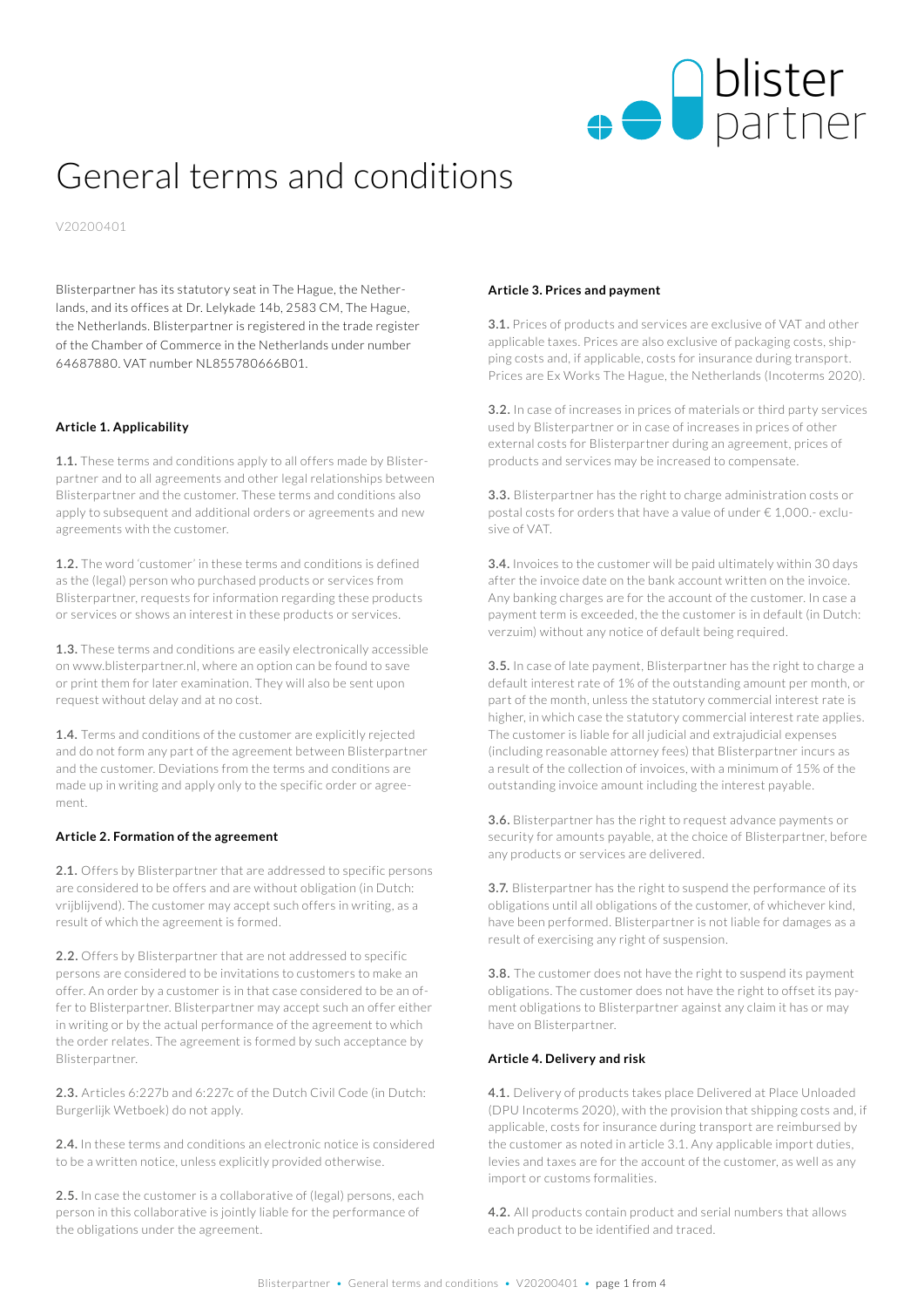**4.3.** No agreed delivery term or other term for the performance of obligations by Blisterpartner is a fatal term (in Dutch: fatale termijn). Default (in Dutch: verzuim) on the part of Blisterpartner occurs only after Blisterpartner receives a notice of default by regular mail and subsequently fails to perform its obligations during an additional reasonable term.

**4.4.** Blisterpartner has the right to deliver products in parts, which may be invoiced separately.

**4.5.** In case delivery of products is delayed at the request of the customer, Blisterpartner may charge reasonable costs for storage of the products.

**4.6.** Products that have been delivered cannot be returned. In case Blisterpartner agrees to returns in special circumstance, additional conditions may apply.

## **Article 5. Trial periods**

**5.1.** Agreements with a trial period are explicitly marked as such. Such agreements are entered into and deliveries on the basis of these agreements are made under the condition subsequent (in Dutch: ontbindende voorwaarde) of satisfaction. This condition can be invoked by both parties for whichever reason during the trial period as it is noted by Blisterpartner in writing.

**5.2.** The customer shall act as a good and responsible person and treat the products with all due care during the trial period. The customer shall take all appropriate measures to prevent damage and shall actively and carefully follow the specifications and instructions of Blisterpartner regarding the use of the products. The customer is liable for loss, theft and damage to the products during the trial period. The customer shall follow the instructions of Blisterpartner in sending back the products after the condition subsequent is invoked and such transport is at the risk of the customer unless otherwise agreed.

**5.3.** In case of agreements with a trial period, the invoice for the price of the product will be sent after the lapse of the trial period, presuming the condition subsequent was not invoked. The invoice for the price of the installation and implementation of the product will be sent in advance and will remain due and payable, also after the condition subsequent is invoked.

#### **Article 6. Retention of title**

**6.1.** Any product delivered by Blisterpartner will remain the property of Blisterpartner until the customer has complied with all its obligations as against Blisterpartner, of whichever kind and including its payment obligations, unless the product is transferred in the ordinary course of business in case the customer is an authorized distributor.

**6.2.** On the basis of retention of title, Blisterpartner has the right to claim and take back products that were delivered without notice of default if the customer fails to perform its obligations, either through incorrect, incomplete or late performance. The customer will provide unrestricted access to its premises and cooperate in order for Blisterpartner to execute this right.

**6.3.** Exercise of Blisterpartner's rights under retention of title do not automatically lead to cancellation (in Dutch: ontbinding) of the agreement. In case of cancellation of the agreement in connection with the exercise of Blisterpartner's rights under retention of title, Blisterpartner has the right to set off any obligation to pay back the purchase price with a damage claim against the customer that is hereby determined to be at least 50% of the applicable purchase price.

#### **Article 7. Force majeure**

**7.1.** In addition to what is provided in article 6:75 Dutch Civil Code (in Dutch: Burgerlijk Wetboek), a failure to perform under the agreement cannot be attributed to a party to the agreement if it results from circumstances for which it cannot be blamed, such as war, danger of war, mobilization, riots, strikes or exclusions, fire, floods, illness and/ or accidents of the persons involved by the non-performing party, network and computer failures, interruption of operations and decreased production, shortage of raw materials or packaging material, transport delays, legal intervention, import limitations or other limiting measures by the authorities, as well as any other circumstance that prevents the performance of the agreement that is not exclusively dependent on the will of the non-performing party, such as delays and failures in the delivery of goods and provision of services by persons involved by it.

**7.2.** In such an event the obligations of the non-performing party are suspended. Not until after a period of six months thereafter do the parties have the right to cancel (in Dutch: ontbinden) the agreement in whole or in part in writing by regular mail. Suspension and cancellation (in Dutch: ontbinding) do not lead to any liability of the non-performing party, irrespective of any advantage as a result thereof for the non-performing party.

#### **Article 8. Conformity and defects**

**8.1.** The products and services provided by Blisterpartner are for business use only and expressly not suitable for consumers.

**8.2.** Blisterpartner guarantees that the products and services provided by it are in conformity with the agreement. The customer is aware and acknowledges that the products and services provided by Blisterpartner serve as tools to meet quality standards and must be used in conjunction with other tools and measures within the business process of the customer. Blisterpartner does not give any guarantee that the customer can achieve a certain result by the use of its products or services alone.

**8.3.** The software components of the products provided by Blisterpartner are made available to the customer 'as is' without any warranty. Updates of the software can be obtained by entering into a support and maintenance agreement with Blisterpartner. Without a support and maintenance agreement, updates will not be provided to the software and any risk or liability as a result of this is for the account of the customer.

**8.4.** In case products delivered to the customer do not conform to the agreement, Blisterpartner shall, at its own choice and on the condition that the customer complained sufficiently in time in accordance with Article 9, supply to the customer what is missing or repair the product, provide a replacement product, or pay back the purchase price, all of which will be done within 30 days after receiving back the product from the customer. In case the purchase price is paid back, the agreement is considered to be canceled (in Dutch: ontbonden) without any liability for damage or costs on the part of Blisterpartner.

**8.5.** No claim is accepted for products that were used in breach of instructions of use that were provided or that were known or should have been known to the customer, for products that were used or treated injudiciously, or for products that were used in breach of statutory or contractual requirements. The customer is not permitted to make changes to the products, unless explicitly agreed otherwise in writing. The customer is, as acting in the course of its business, considered to be sufficiently expert to use the products and services provided by Blisterpartner.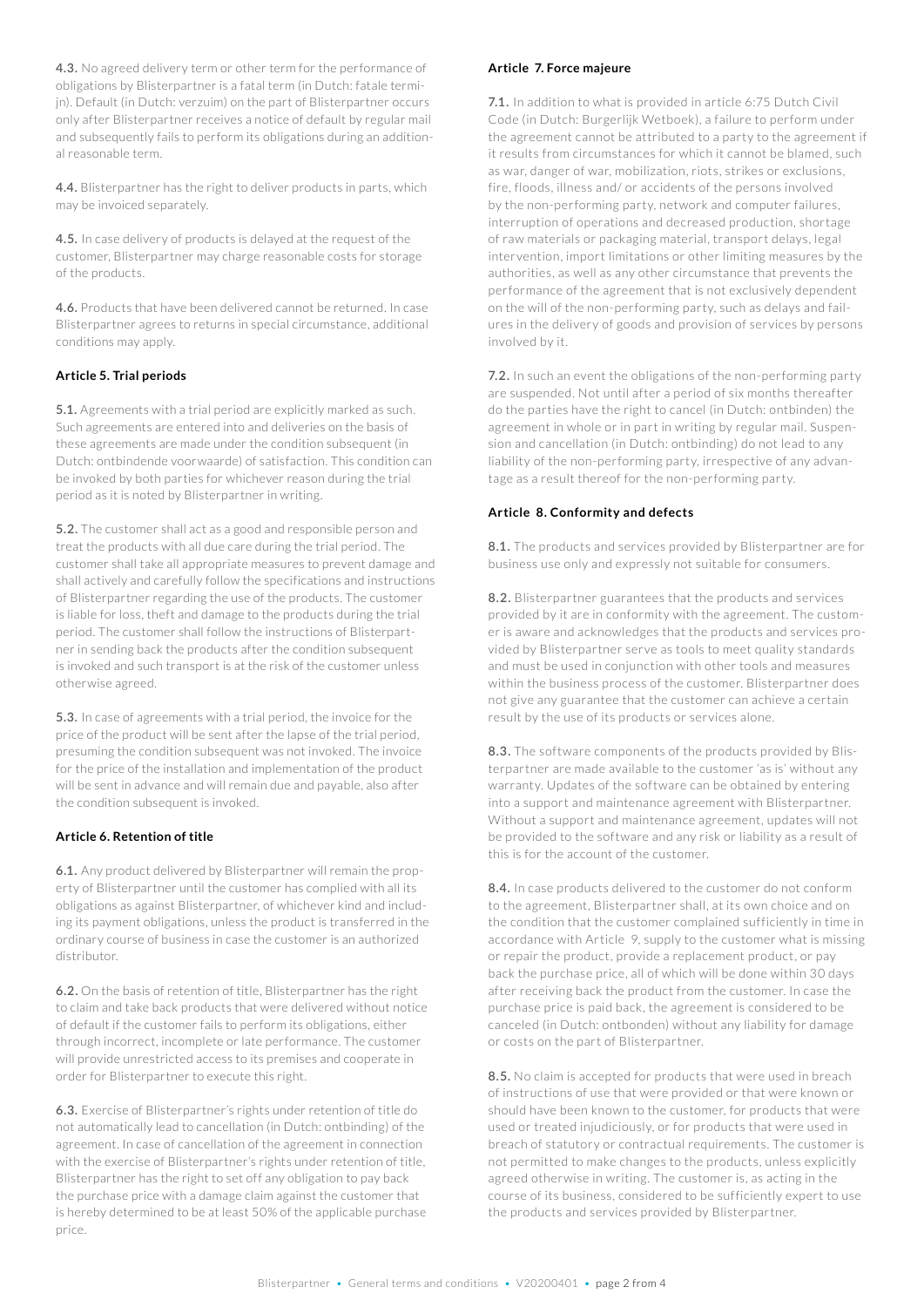**8.6.** No claim is accepted for defects that are the result of normal wear and tear, for products on which third parties performed services, or for products that were (re)sold or otherwise transferred to third parties. The last instance does not apply to customers that are authorized distributors of Blisterpartner.

**8.7.** Descriptions and images in marketing materials, publications and on the website of Blisterpartner are considered to act as an indication of the capacity and quality of products and services only. Products and services delivered may deviate from such descriptions and images. Deviations do not give any right to cancel the agreement or suspend payment, unless a deviation is of such nature that it cannot be reasonably requested from the customer to accept it.

**8.8.** Products delivered by Blisterpartner are installed and implemented in the business, IT and network environment of the customer by Blisterpartner of its authorized distributors. The customer is exclusively responsible for the selection, compatibility, use, communication and application of any combined equipment, software, websites, databases and files and any other products and materials. It is possible that Blisterpartner products do not function or do not function in a sufficiently efficient way within the business, IT and network environment of a customer. Blisterpartner is not accountable or liable for this, nor is it responsible or liable for the transfer of data to the products that it delivered to the customer, for any communication between these products and other products or systems that the customer uses or intends to use. Blisterpartner is not liable for damages in connection with the loss, destruction or alteration of data that are the result of or connected to an insufficient capacity or processing speed of or defect in the network, system, database or back up facility of the customer, that relates to inadequate IT management, etc. In the event it becomes reasonably clear that products that were delivered by Blisterpartner will not be able to function in a satisfactory way for the customer for reasons meant in this article 8.8, both parties have the right to cancel (in Dutch: ontbinden) the agreement in writing. Any invoice for installation and implementation will remain due and payable.

## **Article 9. Complaints**

**9.1.** The customer is obliged to complain about a defect in the performance by Blisterpartner in writing with all possible speed (in Dutch: binnen bekwame tijd) after it discovered or reasonably should have discovered the defect.

**9.2.** The customer is obliged to inspect products that were delivered immediately upon receipt on any damage or defect and to have any damage or defect noted on the bill of delivery, or alternatively to notify Blisterpartner of the damage or defect in writing within 72 hours after receipt of the product. Damages and defects that are hidden must be notified to Blisterpartner in writing within 8 days after they are discovered or reasonably could have been discovered. These obligations to complain in time also apply to customers that are distributors as if they were end users.

**9.3.** The customer loses all rights and legal measures with regard to a defect in the performance in case it does not complain in time in accordance with this article 9.

### **Article 10. Intellectual property**

**10.1.** All intellectual property rights and related rights, including patent rights, copyrights, design rights, database rights, trademark rights, trade name rights, rights to domain names and rights to trade secrets and know how that are vested in the products and services provided by Blisterpartner, including any materials provided to accompany products and services, are owned by Blisterpartner and its licensors. The customer is not entitled to reproduce, modify, publish or disclose to third parties the object of such rights,

other than as expressly agreed in writing between the parties or as expressly permitted under applicable mandatory law.

**10.2.** Upon formation of the agreement, the customer is provided with a nonexclusive, non-sublicensable and non-transferable license to make use of the products and services provided by Blisterpartner, solely for its own use in the locations of its business (group companies included) in Europe, Australia or New-Zealand, depending on the business address of the customer. The customer is expressly prohibited, to the extent permitted under applicable mandatory law, from exercising any of its rights under this agreement in any other countries or territories. No intellectual property rights or related rights are transferred to the customer. The licence of the customer is granted on the condition precedent of complete performance of the payment obligations by the customer.

**10.3.** It is prohibited to (enable others to) decompile, reverse engineer, disassemble, attempt to derive the source code of, decrypt, modify, or create derivative works of Blisterpartner products and the software incorporated therein, or any part thereof, except to the extent permitted by applicable mandatory law.

**10.4.** The customer is not entitled to reproduce, modify, publish or disclose to third parties any documents or materials that are delivered with Blisterpartner products, including calculations and drawings and trade secrets and know how that are incorporated in such documents and materials, without the prior and express written approval of Blisterpartner, which approval can only be sent by regular mail.

**10.5.** All material provided by Blisterpartner to accompany its products and services will be returned by the customer upon request. Any copies retained by the customer in such event will be destroyed. The customer will provide a written declaration to Blisterpartner that all copies have been destroyed upon request.

**10.6.** To the extent permitted under applicable mandatory law, Blisterpartner has the right to terminate (in Dutch: opzeggen) the agreement with the customer and any of the rights of the customer under these terms and conditions in case of a breach by the customer of these terms and conditions, including with regard to the geographical restrictions of the licence.

# **Article 11. Data protection and privacy**

**11.1.** Blisterpartner acts in accordance with applicable data protection and privacy regulations, among which the EU General Data Protection Regulation (GDPR, EU 2016/679).

**11.2.** The customer may use Blisterpartner products to process personal data, including special categories of personal data (health). Blisterpartner is not involved in this processing. In case support services are performed by Blisterpartner, it may have temporary and limited access to personal data of the customer. In such circumstances, Blisterpartner acts in the capacity of data processor and the customer as data controller as defined in the GDPR. Support services by Blisterpartner are governed by it's support and maintenance agreement and data processing agreement, both of which the customer is required to sign before support services are provided.

# **Article 12. Liability**

12.1. Liability for damages that are suffered by the customer as a result of a culpable failure on the part of Blisterpartner in the fulfillment of its contractual obligations or as a result of unlawful acts, omissions included, by Blisterpartner, is limited to damages that are the direct and immediate result of the failure or act (omission) from which the liability arises. Blisterpartner is therefore, among other types of damages, not liable for indirect or consequential damages